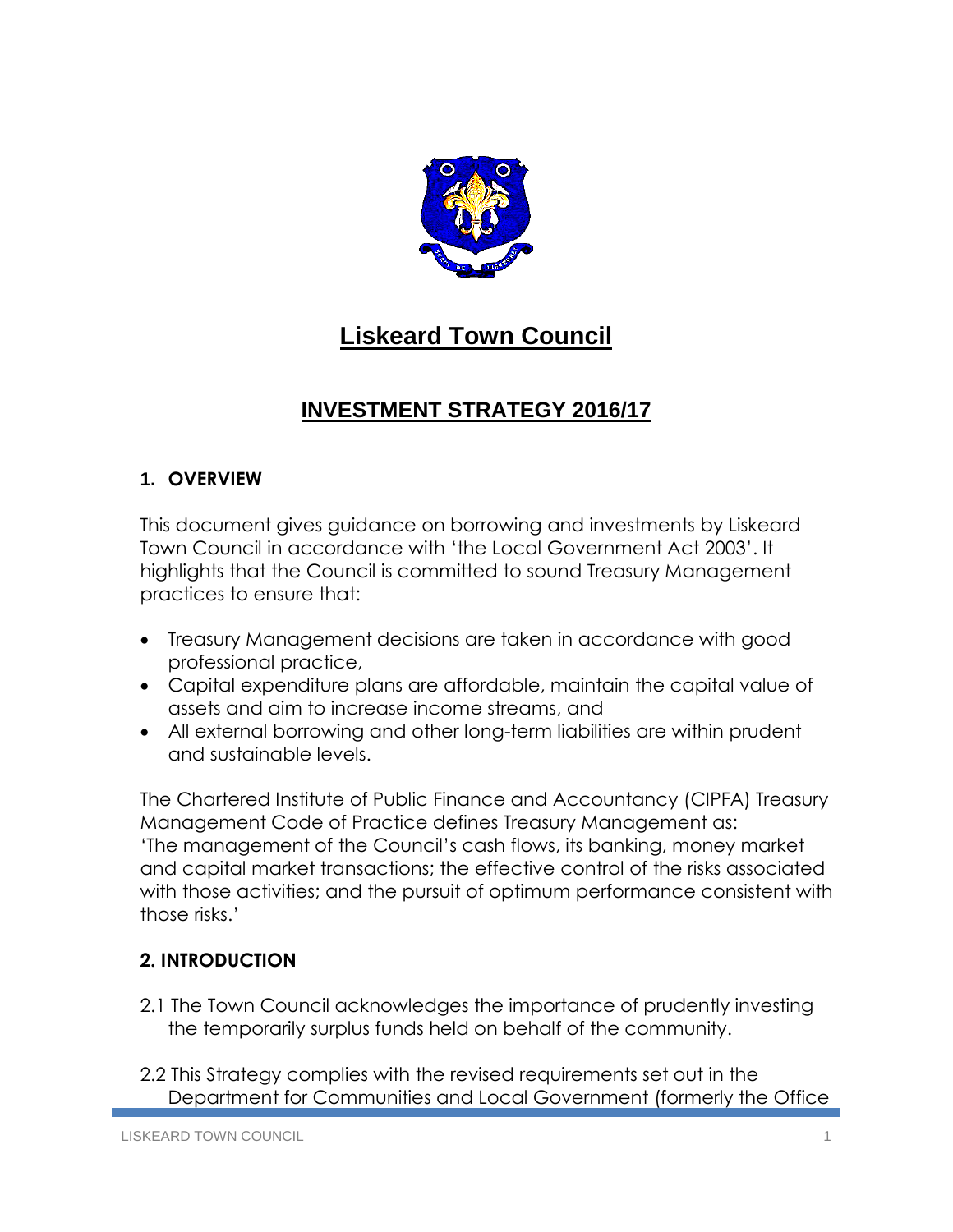of the Deputy Prime Minister) Guidance on Local Government Investments and Chartered Institute of Public Finance and Accountancy's Treasury Management in Public Services: Code of Practice and Cross Sector Guidance Notes and takes account of the Section 15 (1) (a) of the Local Government Act 2003 and Best Practice from the National Association of Local Councils (NALC) and CIPFA.

2.3 Where the Council also administers trust funds for the purposes of awarding grants within the community, the same principles will be applied.

### **3. INVESTMENT OBJECTIVES**

- 3.1 In accordance with Section 15 (1) of the 2003 Act, the Council will have regard to (a) such guidance as the Secretary of State may issue and (b) such other guidance of the Secretary of State may by regulations specify.
- 3.2 The Council's investment priorities are the security of reserves and liquidity of its investments. The Council will aim to achieve the optimum return on its investments commensurate with proper levels of security and liquidity. Such investments will only be made having sought advice where appropriate.
- 3.3 All investments will be made in sterling.
- 3.4 The Department for Communities and Local Government (DCLG) maintains that borrowing of money purely to invest or to lend and make a return is unlawful and the Council will not engage in such activity.
- 3.5 Where external investment managers are used they will be contractually required to comply with the Strategy.
- 3.6 The amount of any specified investment can be up to 100% of the Council's available funds for investing.

### **4. SPECIFIED INVESTMENTS**

4.1 Specified investments are those offering high security and high liquidity made in sterling and maturing in no more than a year. Such short term investments made with the UK Government or a Local Authority or Town and Parish Council will automatically be specified investments.

LISKEARD TOWN COUNCIL 2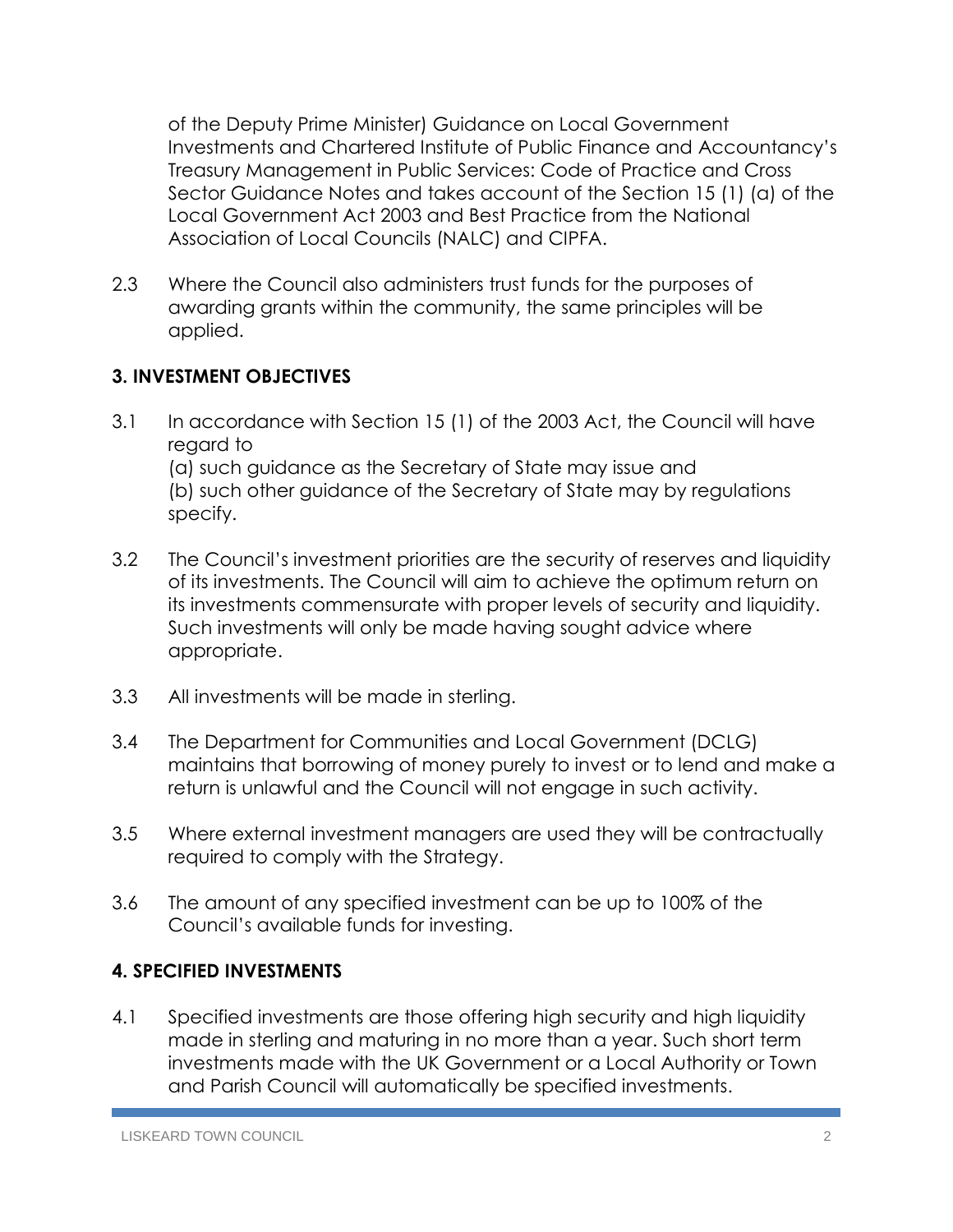- 4.2 For the prudent management of its treasury balances maintaining sufficient levels of security and liquidity, the Council will use:
	- Deposits with banks, building societies, local authorities or other public authorities
	- The Debt Management Agency of HM Government

The Council's current investments are with HSBC Bank PLC and Lloyds Bank PLC which provides a secure yield rate of interest and liquidity.

### **5. NON SPECIFIED INVESTMENTS**

- 5.1 These investments have greater potential risk examples include investment in the money market, stocks and shares.
- 5.2 Given the unpredictability and uncertainty surrounding such investments the Council will not use this type of investment.

### **6. LIQUIDITY OF INVESTMENTS**

6.1 The Finance & General Purposes Committee will determine the maximum periods for which funds may prudently be committed so as not to compromise liquidity.

#### **7. LONG TERM INVESTMENTS**

- 7.1 When investing in corporate bonds and/or government bonds the credit rating alone is not sufficient to make an investment it needs to be reviewed within the context of the wider financial economic information available and advice.
- 7.2 The Council **does not currently** hold any funds in long term investments. Such investments will only be made having sought advice where appropriate.

#### **8. CURRENT RESERVES**

The Council's current reserves as at 1st April 2016 consist of the following:

| <b>HSBC Current Account</b> |    | £236,211 |
|-----------------------------|----|----------|
| Lloyds Current Account      |    | £ 17.779 |
| Lloyds Debit Card Account   | X. | - 237    |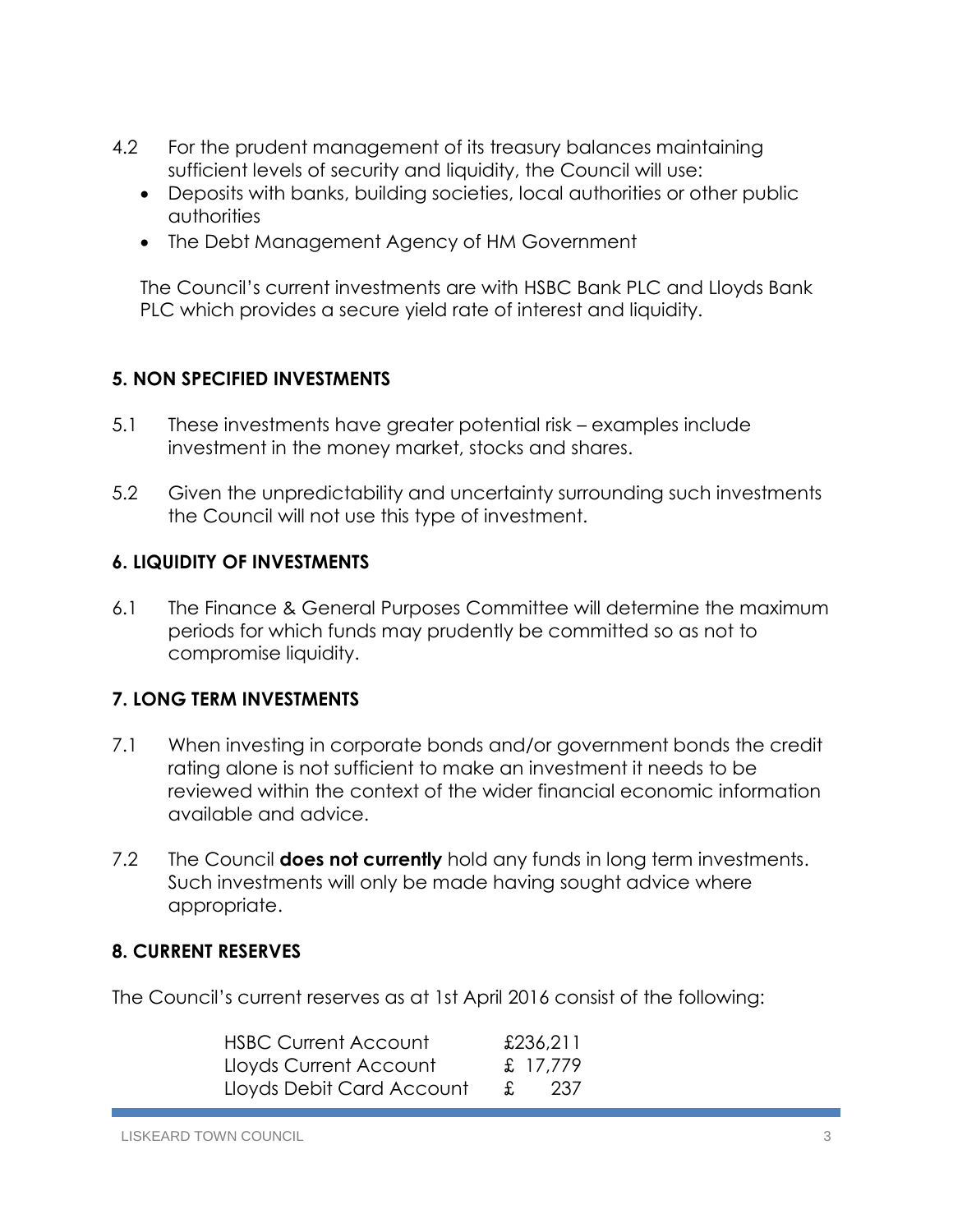| Lloyds Business Investment   | £135,749 |
|------------------------------|----------|
| Lloyds High Interest Account | £110,000 |

### **Total £499,976**

### **9. REPORTING ON INVESTMENT PERFORMANCE**

- 9.1 Investment performance statements will be circulated regularly to the Finance & General Purposes Committee.
- 9.2 The Council will ensure that the Committee and RFO have sufficient training to underpin their responsibility to scrutinise this treasury management function.
- 9.3 Investment forecasts for the coming year were accounted for when the budget was prepared. At the end of the financial year the RFO will report on investment activity to the Committee.

### **10. EXTERNAL BORROWING**

### 10.1 Introduction

The Council acknowledges the importance of borrowing funds and the financial impact on the Council and the local community. The Council will agree borrowing for specific capital projects (as defined in section 16 of the 2003 Act), and gain approval for borrowing by sending an application to NALC. All borrowings must be approved by full council.

### 10.2 Principles

Before a council can borrow a sum of money, it must first receive an approval to borrow (loan sanction) from the Secretary of State by way of the DCLG, unless it is for a temporary loan or overdraft from a bank or otherwise of sums which the council may temporarily require to meet revenue expenditure. The process to be followed and the criteria applied in deciding whether or not approval should be forthcoming, are detailed in the Guide to Parish and Town Council Borrowing in England, jointly published by NALC. The Council is usually only authorised to borrow a maximum of £500,000 in any single financial year for any single purpose. The Council will ensure the following criteria when considering requesting a borrowing approval:

- The borrowing should only be used for the purpose of Capital expenditure as defined by Section 16 of the Local Government Act 2003.
- The borrowing amount should not be less than £5 multiplied by the number of local government electors in the area of the Council on the first day of the current financial year (1 April)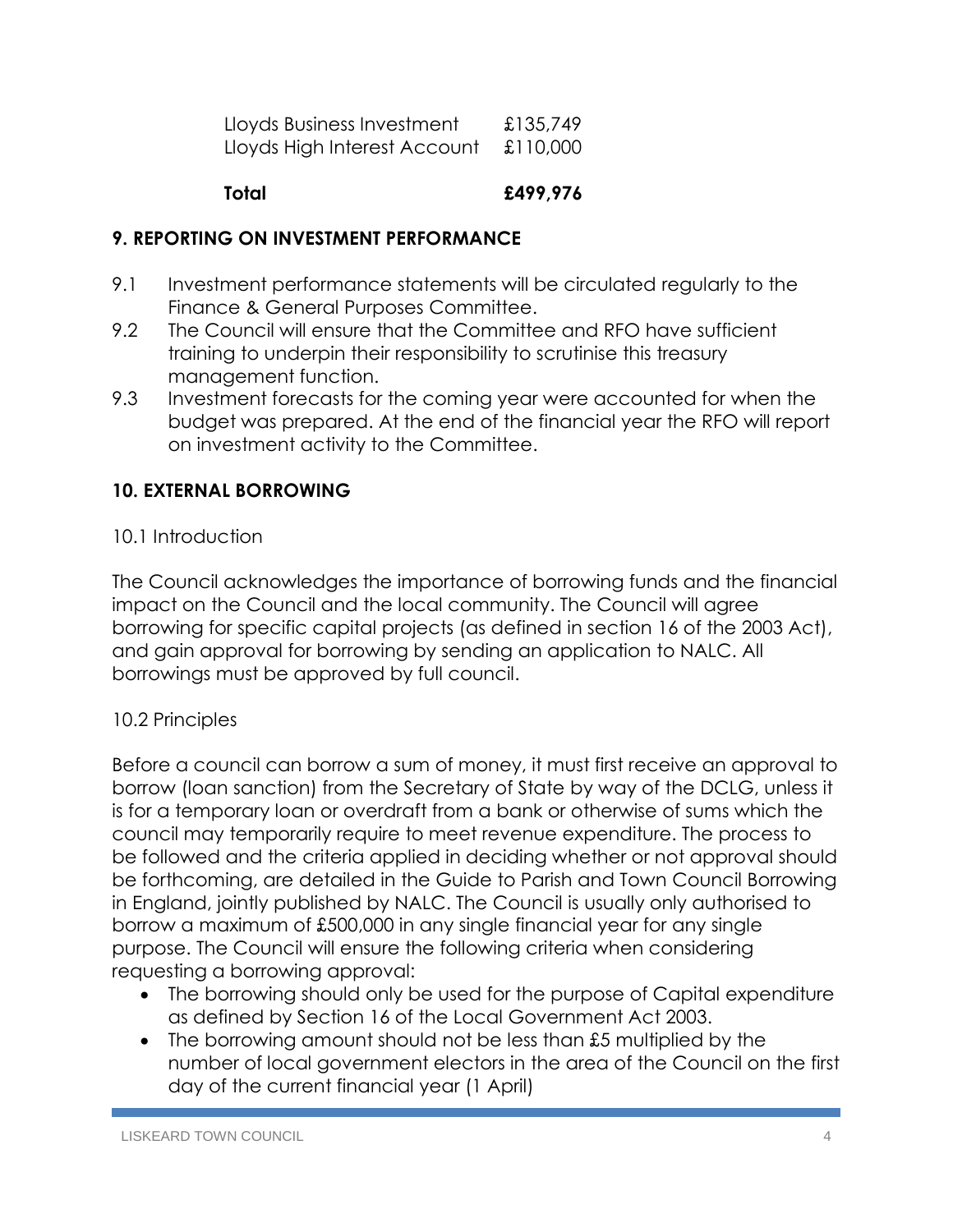Any unallocated balances including, where appropriate capital receipts beyond those required for the prudent financial management of the council, should be used in the project for which the borrowing is required. The Council should have a realistic budget for the servicing and repayment of the debt, taking into account the future effect on the council's precept and cash flow. The Council must not mortgage or charge any of its property as security for money borrowed.

### 10.3 Interest Rates

The Council will look around for the best possible terms when borrowing but will usually use the Public Works Loan Board (PWLB). The Council feels that the fixed term rates offered by the PWLB are relatively cheap and offer stability for the financial planning of the council.

### 10.4 Period of Loan

The Council will determine the period of each loan which should not exceed the period for which the expenditure is forecast to provide benefit to the Council i.e. useful life of the asset. The maximum period will begin on the date on which the money is borrowed, and will be;

- 50 years for acquisition of, or work on or to, land, buildings, roads or structures or
- 10 years in all other cases.

10.5 Current External Borrowing

The Town Council currently has no external borrowing.

10.6 Further Anticipated External Borrowing

The Council has no plans currently to incur capital expenditure which will require a loan sanction or external borrowing.

### **11. REVIEW AND AMENDMENT OF REGULATIONS**

11.1 This Strategy will be reviewed annually. The annual Strategy for the coming year will be prepared by the RFO and presented for approval by the Finance & General Purposes Committee.